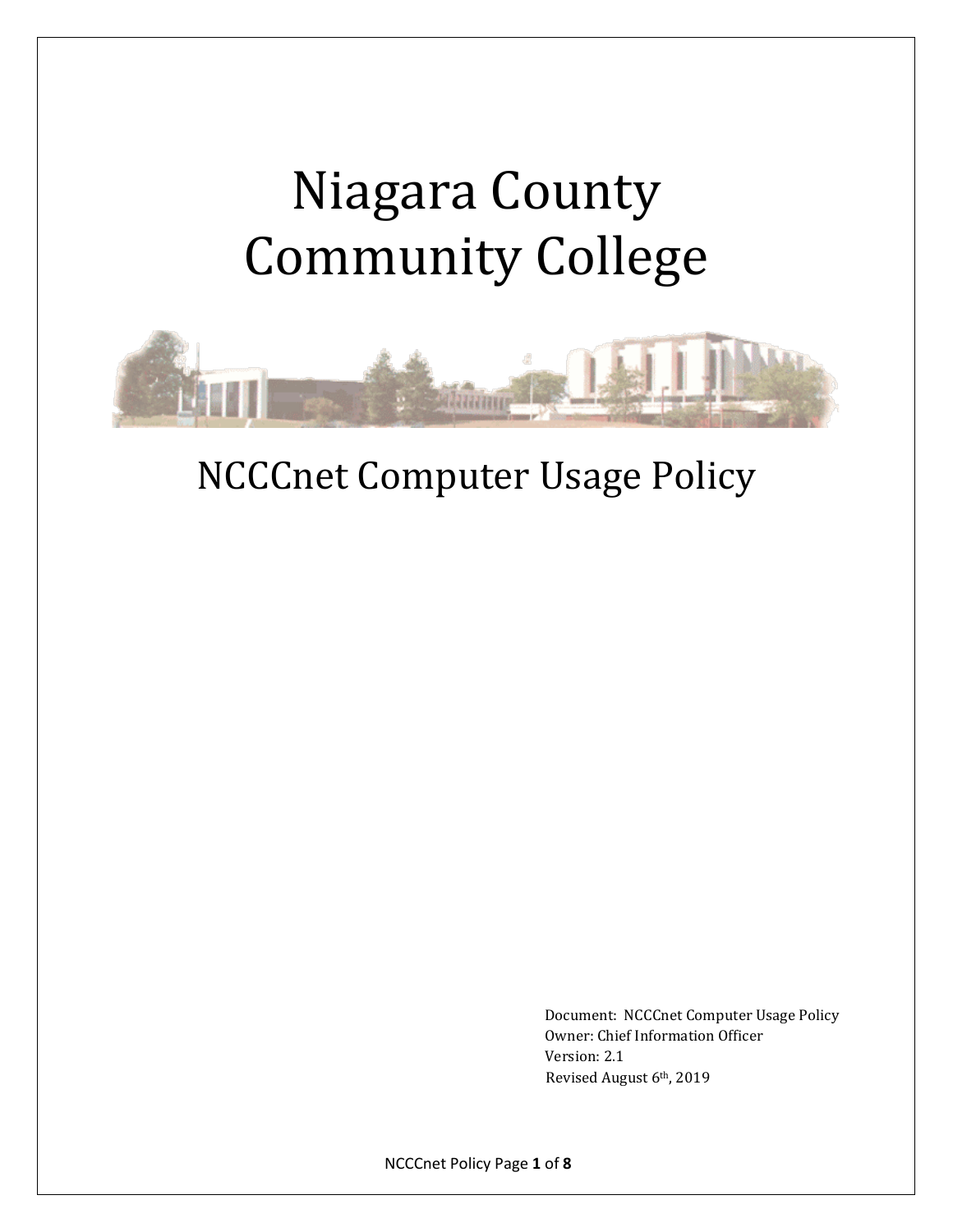# **NCCCnet Use Policy**

Introduction: Niagara County Community College (NCCC or College) provides computing resources to support NCCC users in academic research and the learning/teaching process.

# **Definitions:**

- 1. NCCCnet means the College-provided, computer-based data systems which include, but are not limited to, the host computer systems, College-licensed software mobile devices, computers and related equipment, communication networks that specifically include, but are not limited to its local-area networks and virtual private networks that are either owned by the College or made available to the College under contract.
- 2. User means any NCCC student, College employee, or community member that uses or accesses NCCCnet.
- 3. Student means any person taking a credit bearing NCCC course.
- 4. College employee means any person being compensated by the College for services being provided in any capacity other than independent contractor.
- 5. Community member means any person who is not a NCCC student or College employee.
- 6. Electronic communications include, but are not limited to e-mail, voice mail, text messages, instant messages and information or content that is sent or received through NCCCnet (e.g., internet sites).

## **Confidentiality:**

While unauthorized access of a User's NCCCnet account is prohibited, NCCC cannot guarantee confidentiality of any User's NCCCnet account. All data on a User's NCCCnet account and device is subject to review and disclosure. While it is not the normal practice of the College to monitor or limit access to content and use of NCCCnet, the College reserves the right to access and review information to assure the stability of the College's resources and to assure the User is not in violation of this or any other College policy. Users of NCCCnet have no expectation of privacy with regard to such use.

## **Software licensing:**

Per U. S. Code, Title 17, Section 106, software shall only be distributed per the licensing software agreement. NCCC is obligated to enforce all software licensing agreements.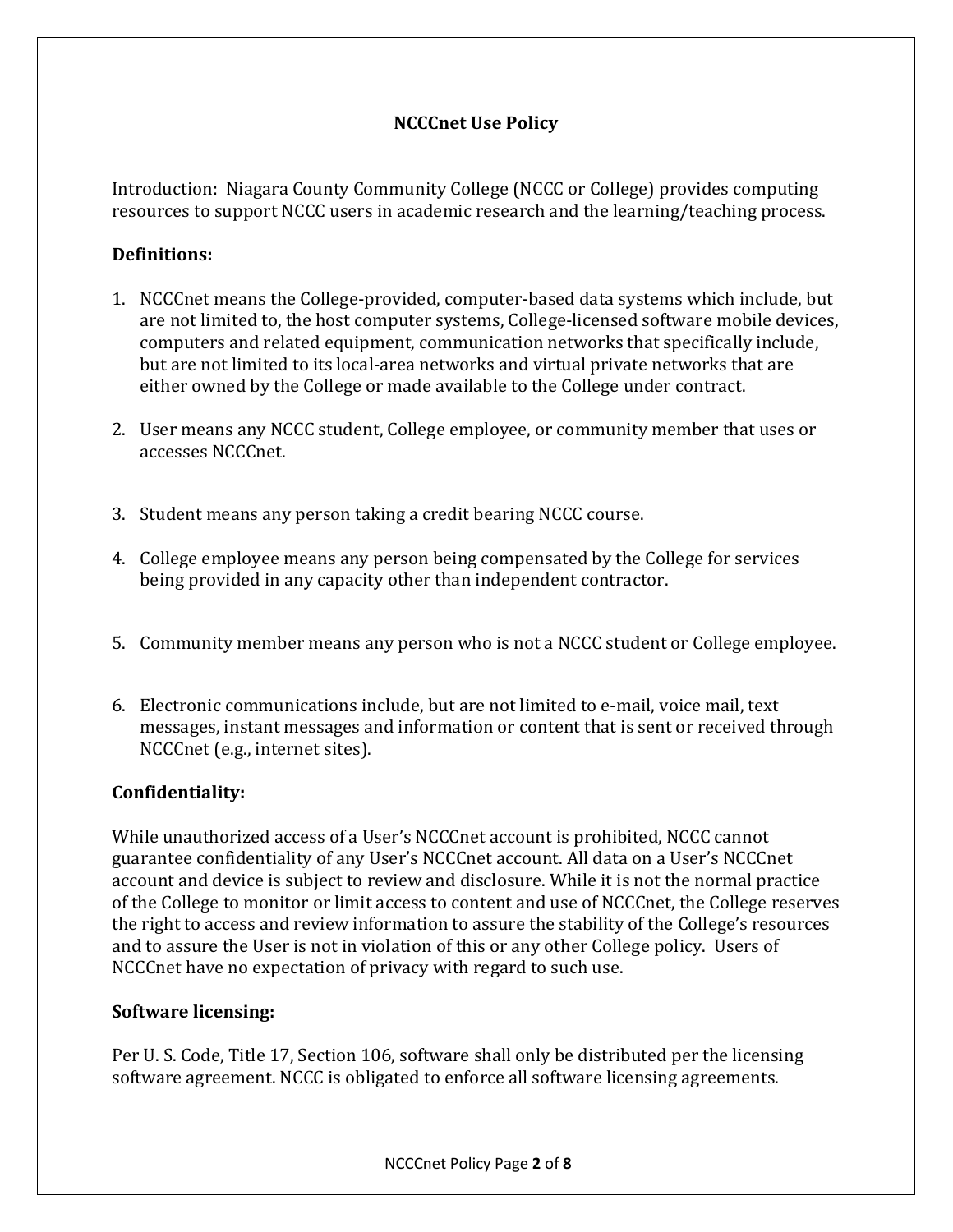# **Software and Computer Hardware Allocation:**

The Office of Information Technology will:

- 1.) Determine what software will be loaded onto NCCCnet.
- 2.) Assign all computing hardware and related equipment
- 3.) Users must obtain the approval of the Office of Information Technology for:
	- a. Moving any College-licensed software.
	- b. Moving any College-owned computing hardware or related equipment.
	- c. Loading any software onto NCCCnet.

#### **Rights and Responsibilities of Users:**

- 1) Only NCCC students and College employees are entitled to NCCCnet accounts. Proper college identification can be requested and must be provided to utilize college labs and/or college owned assets.
- 2) NCCCnet account is intended for the sole use of the assigned User, and is nontransferable.
- 3) Any time a User is accessing the college network or college resources, whether local or remote, the User must comply with the NCCCnet Use Policy.
- 4) All Users are responsible to respect the rights of other users.
- 5) All Users are expected to use NCCCnet in a responsible manner (e.g. Users should not consume unreasonable amounts of limited computing resources). Users are not permitted to download or install software on NCCCnet without the express permission of an authorized College official.
- 6) All Users are responsible to protect their NCCCnet account password from discovery or use by another person.
- 7) The assigned User is responsible for the usage of his/her NCCCnet account. If User knowingly or inadvertently makes his/her NCCCnet account password available to another person, he/she is responsible for any sanctions that may arise from the use of his/her NCCCnet account by another person.
- 8) All Users are responsible to report to the Office of Information Technology if they suspect that their NCCCnet account was accessed without permission.
- 9) All Users are responsible to change their NCCCnet account password if they suspect that their NCCCnet account was accessed without permission.

NCCCnet Policy Page **3** of **8**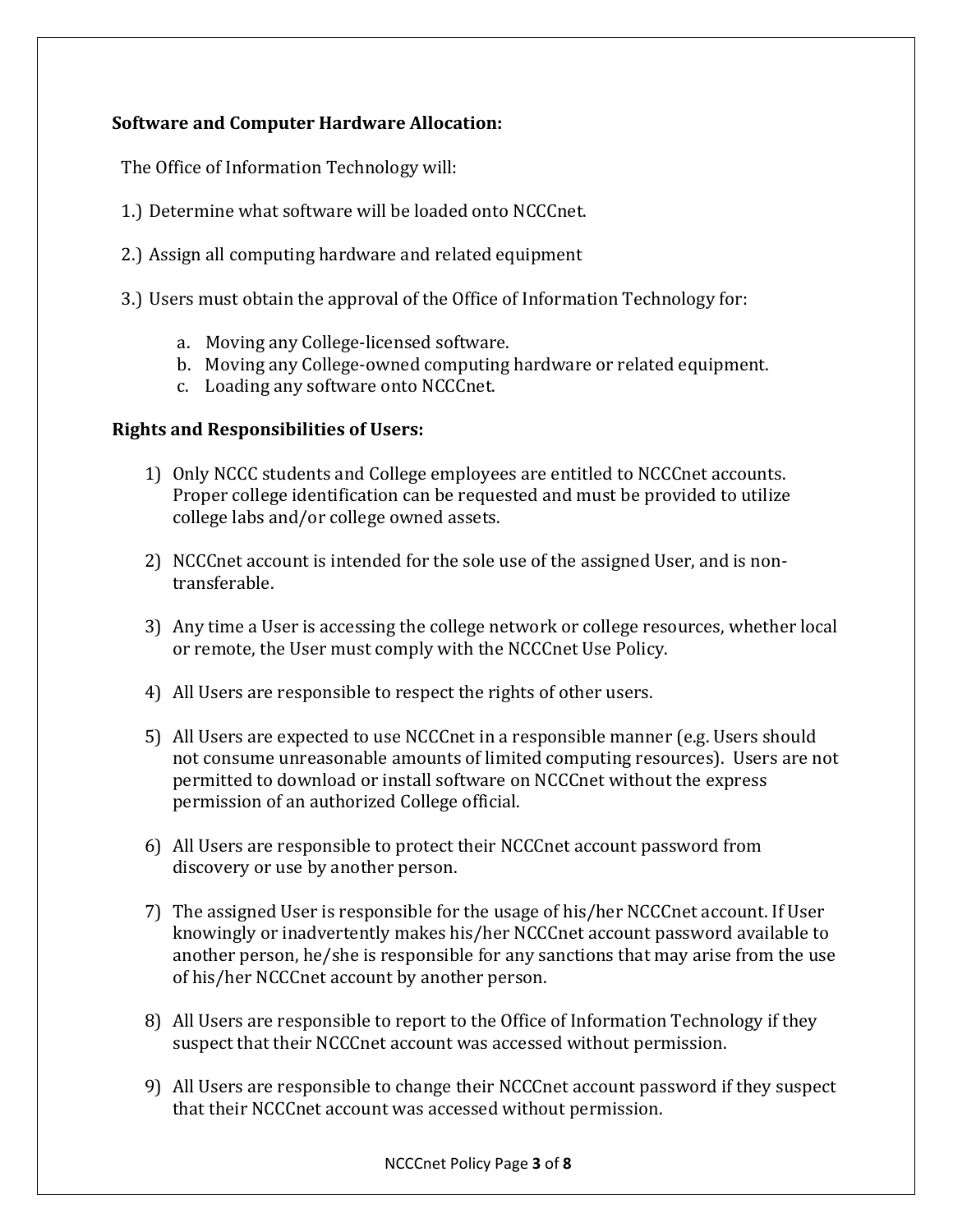- 10) Users are responsible for backing up and recovering any data that is stored only on their electronic device (including those that are part of NCCCnet in order to assure the integrity of their data (see Rights and Responsibilities of NCCC for other stored data).
- 11) NCCC is not responsible for any privately-owned software, personal computers, cell phones, or related equipment brought by an employee, student or community member on College property, or used by an employee or student, for personal or College purposes.

## **Rights and Responsibilities of NCCC**

- 1.) NCCC has the right to control all policies and procedures governing NCCCnet.
- 2.) NCCC has the right to monitor the use of all computing resources, and to protect the integrity of NCCCnet. NCCC reserves the right to monitor all communications transacted through NCCCnet. This includes, but is not limited to, mobile devices, telephone, and other network resources.
- 3.) NCCC has the right to monitor all software loaded onto NCCCnet and remove any unauthorized software.
- 4.) NCCC has the right to allocate the use of all NCCCnet resources (e.g., time, and space) as necessary. The Chief Information Officer has the discretion to allocate NCCCnet accounts.
- 5.) NCCC has the right to terminate any User's NCCCnet account.
	- a. NCCC reserves the right to terminate employees' access to NCCCnet when their employee status ends.
	- b. NCCC will terminate students' access to NCCCnet when their student status ends; either the student terminates enrollment or fails to enroll for the next consecutive semester.
	- c. NCCC reserves the right to terminate any User's access to the NCCCnet if he/she violates this policy or he/she is no longer associated with NCCC.
- 6.) NCCC has the right to investigate any data stored on a User's NCCCnet account that caused or may cause a system problem and remove such data.
- 7.) NCCC will determine the level of access all Users have to data on NCCCnet.
- 8.) NCCC assumes no liability for loss of any data stored on a User's NCCCnet account due to system failure, User error or any other cause.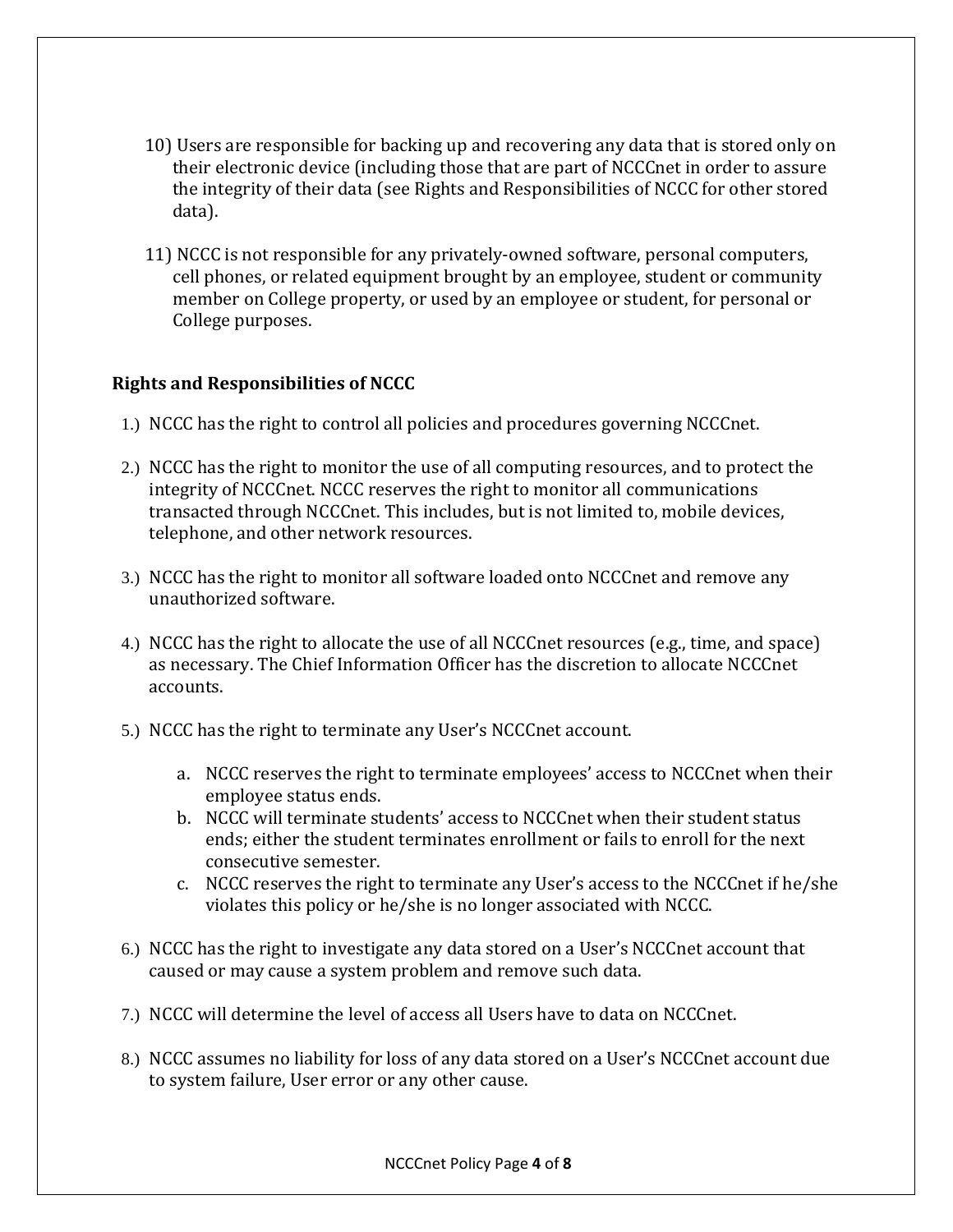- 9.) NCCC has the right to monitor and log access to resources such as websites, email, and network shares as it relates to the standard business practice of the Office of Information Technology. If suspicious behavior is suggested or detected, the Chief Information Officer will coordinate with the supervising manager to provide detailed logging.
- 10.) NCCC is responsible for backing up and restoring any data that is stored on the file servers that support NCCCnet. NCCC will make best efforts to restore any files on such servers that become lost or corrupted, but cannot provide a guarantee that 100% of all such files will be recovered.
	- a. NCCC has the right to monitor the use of all computing resources and to protect the integrity of NCCCnet. NCCC will honor a User's right to privacy, but reserves the right to monitor all communications transacted through NCCCnet. This includes, but is not limited to, mobile devices, telephone, and other network resources.

#### **Prohibited Behavior:**

Prohibited behavior with respect to NCCCnet includes, but is not limited to any violation of law, College Policy and/or any of the following conduct:

- 1.) Violating any child pornography law, state or federal law, NCCC policy or software agreement.
- 2.) Copyrighted material is considered intellectual property of the owner. Any misuse of copyrighted material without the consent of the owner is illegal and punishable by law.
- 3.) Accessing or attempting to access an area of NCCCnet the User is not authorized to access.
- 4.) Disrupting or attempting to disrupt the integrity of NCCCnet.
- 5.) Altering or attempting to alter any College-licensed software or the configuration of any College-owned computer or related equipment.
- 6.) Circumventing or attempting to circumvent any data protection scheme.
- 7.) Discovering or attempting to discover any security loophole, or possessing software to do such.
- 8.) Decoding or attempting to decode any encrypted material.
- 9.) Deliberately wasting or overloading any NCCCnet resource.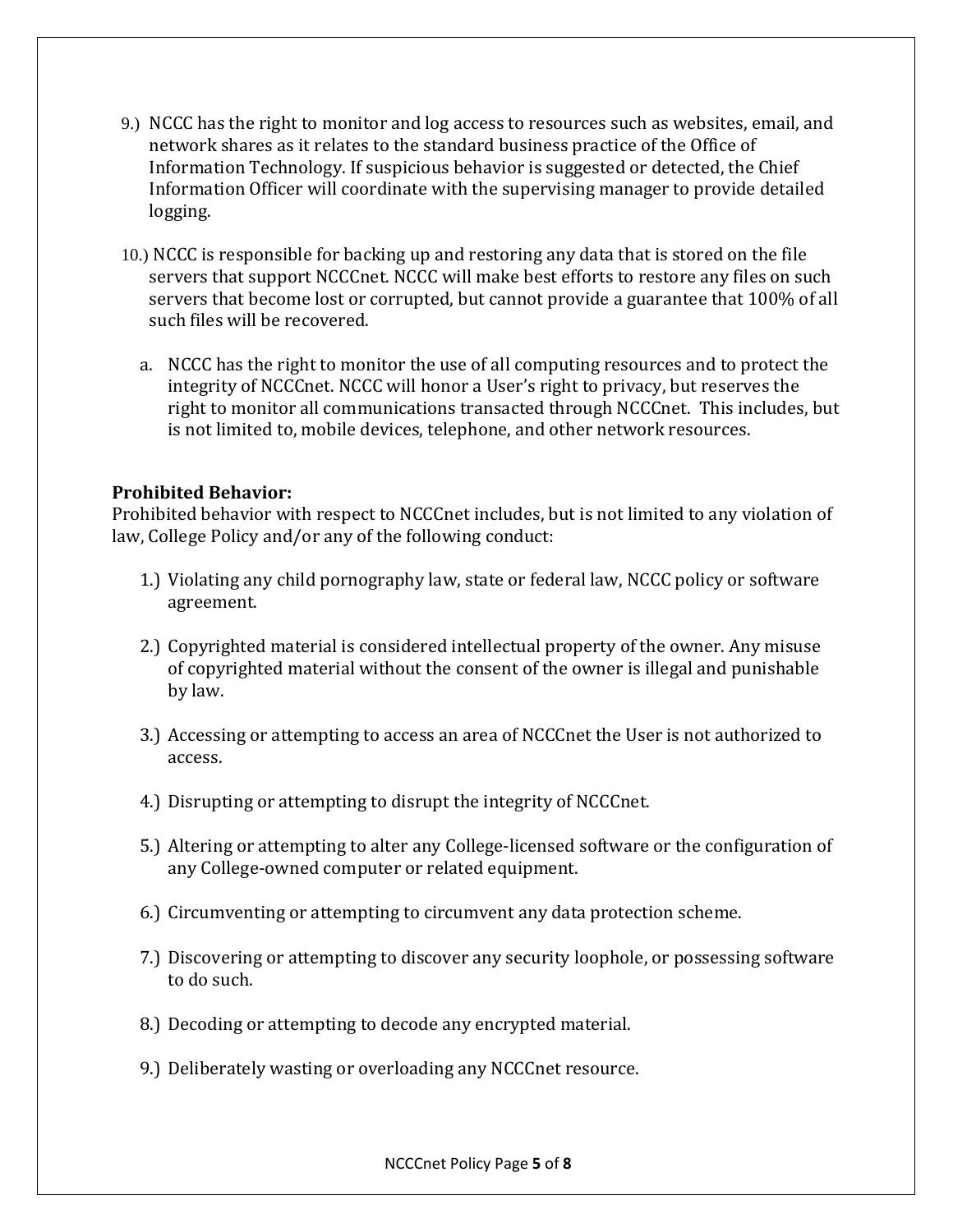- 10.) Viewing, downloading, trading or posting to an NCCCnet account or transporting across NCCCnet material that is non-business related, illegal, proprietary, obscene, in violation of NCCC contractual agreements, or otherwise damaging to NCCC. This includes, but is not limited to, the forwarding of chain email or other communications that cannot be considered business related.
- 11.) Harassing, threatening, defaming, or otherwise causing harm to another person whether by direct or indirect reference including sexual and racially offensive jokes.
- 12.) Accessing or attempting to access another User's NCCCnet account.
- 13.) Manipulating or attempting to manipulate data in another User's NCCCnet account.
- 14.) Sharing one's NCCCnet password and account with another person.
- 15.) Misrepresenting one's identity.
- 16.) Plagiarizing any work (e.g. text, graphics or programs).
- 17.) Violating any software agreement.
- 18.) Using NCCCnet for any commercial purpose unless authorized by the Office of the President.
- 19.) Reading, deleting, copying, or altering communications of others.
- 20.) Sending unsolicited for profit personal messages or chain letters.
- 21.) Employees using the internet and e-mail, during or outside of normal working hours, for other than authorized NCCC educational or NCCC work related purposes.
- 22.) Permitting persons not considered to be Users (per this policy) access to equipment reserved for College Users.
- 23.) Installation or alteration of wiring, including attempts to create network connections, or any extension or retransmission of any NCCCnet services or content without the approval of the Office of Information Technology.
- 24.) Reselling of services based on the use of NCCCnet. This includes, but is not limited to, web server space, email, and use of lab equipment.

Any of these behaviors by a User will prompt a College official to take action.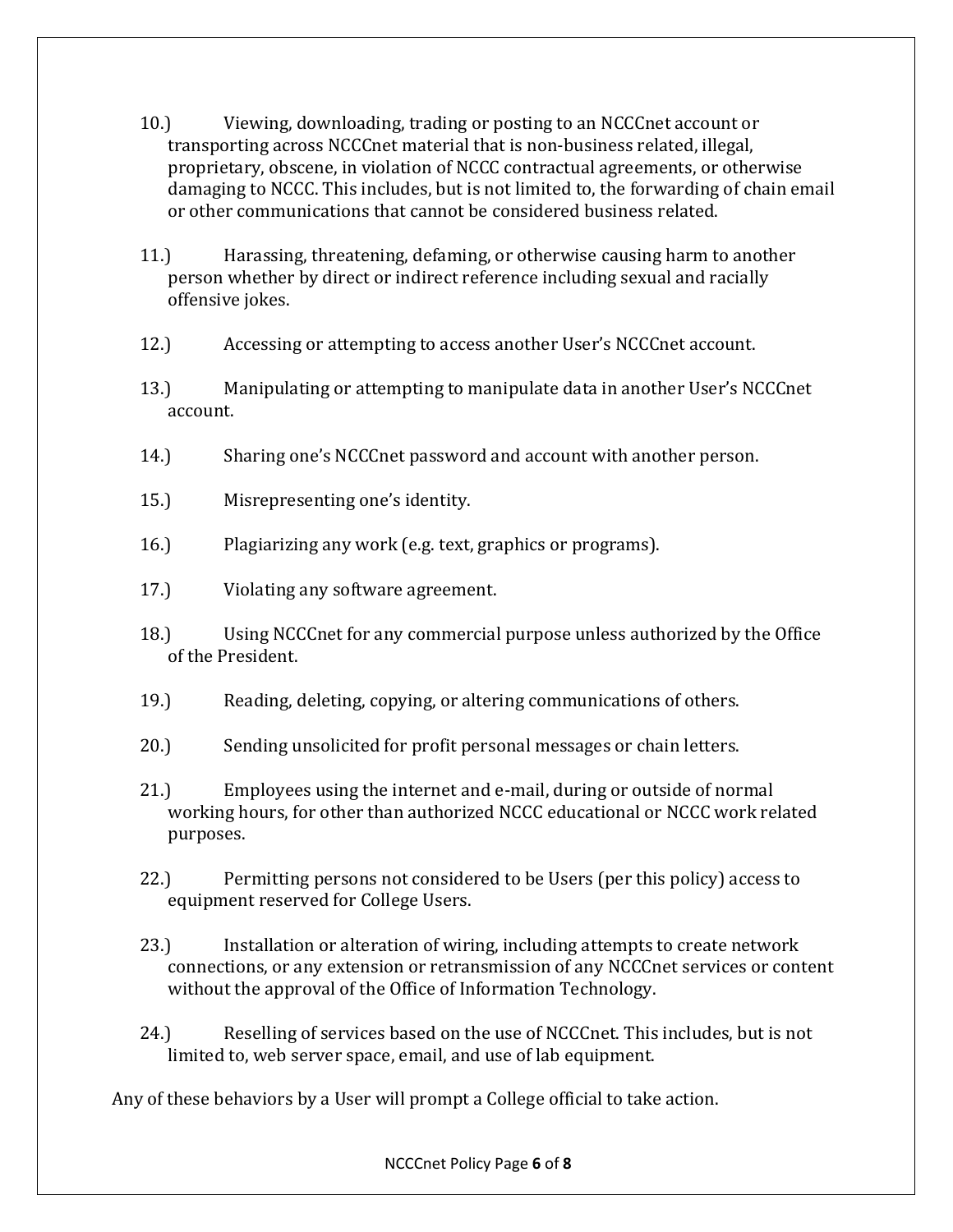Any communications or complaints regarding a potential violation of the NCCCnet Use Policy or misuse of NCCCnet resources should be directed as follows (based on the classification of the User):

#### Student:

Suspected violation should be reported to the Vice President of Student Services, or designee, and handled through the Student Code of Conduct Policy.

While investigating the suspected violation or misuse, the Vice President of Student Services, or designee, may suspend a student's NCCCnet privileges. The Office of Student Services will notify the student, in writing, within three (3) working days that his/her NCCCnet privileges were suspended.

#### Employee:

The suspected violation should be reported to the Director of Human Resources, or designee, and handled in accordance with College employee policies and collective bargaining agreements. Any employee determined to be in violation of this Policy shall be subject to administrative and/or disciplinary action, up to and including termination from employment.

#### Community Member:

The suspected violation should be reported to the Chief Information Officer, or designee, in accordance with the College's Information Security policies and other pertinent practices/procedures of the Security Department.

Any suspected violation that could constitute a potential breach of information security should be immediately reported by the above individuals (as applicable) to the Chief Information Officer in accordance with the College's Information Security Policy.

#### S**anctions:**

User's NCCCnet privileges may be suspended if the suspected violation is reasonably perceived to constitute unlawful activity, pose a risk to the integrity of NCCCnet, or present a threat to the safety or welfare of NCCC, a student, College employee, or another person in the community. Penalties that may be imposed include, but are not limited to reprimand, temporary or permanent loss of using NCCCnet, or referral to College, State and/or Federal authorities, in addition to the penalties and consequences otherwise set forth above with regard to Prohibited Behavior.

#### **Interpretation and Revision:**